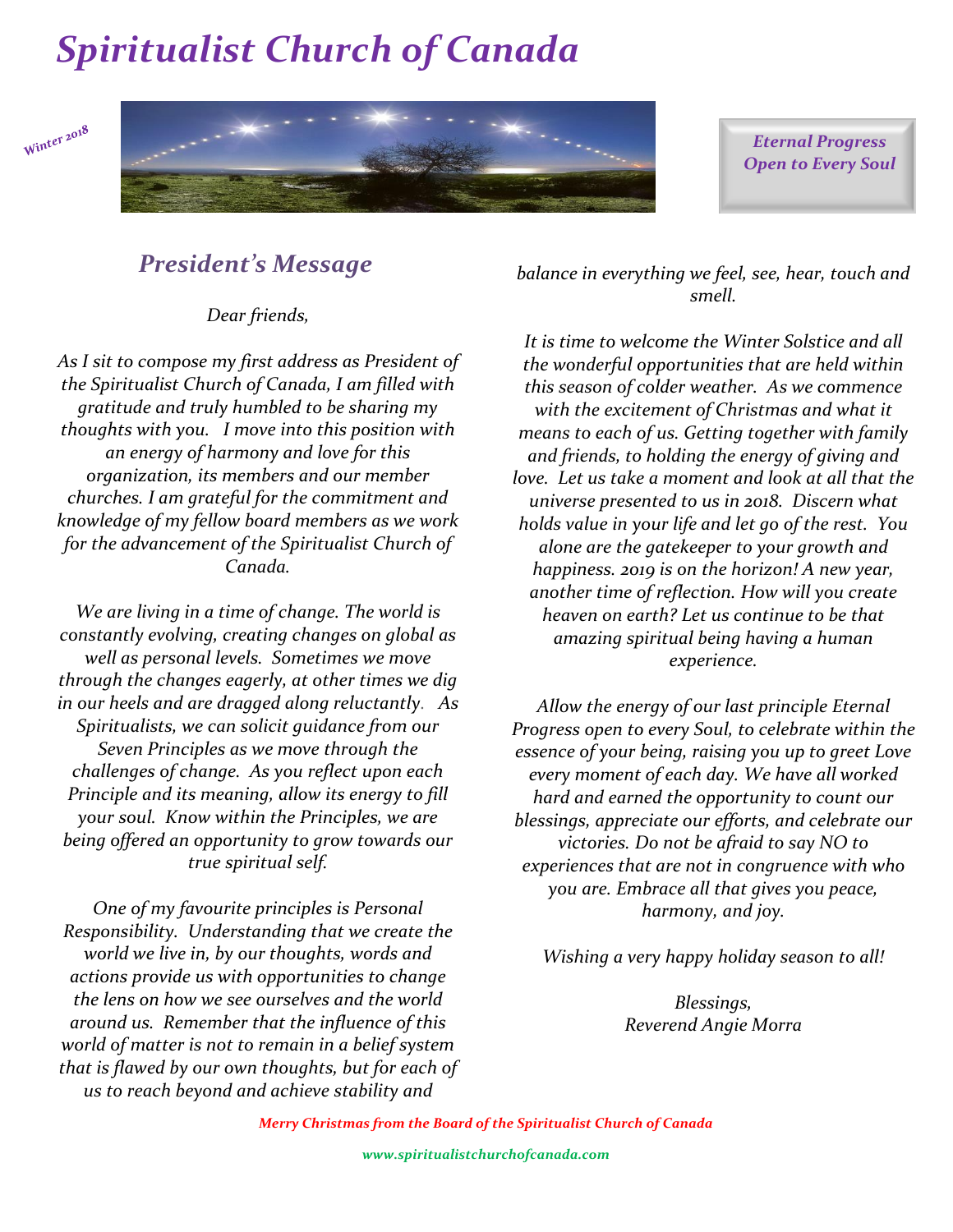



*Eternal Progress Open to Every Soul*

### *Editor's Message*

*Peace on Earth will come to stay, when we live Christmas every day -Helen Steiner Rice*

*Christmas marks that time of year for many of us to ruminate on another year over and a new one soon to begin. Reflecting on words and deeds, thoughts and actions, asking ourselves: did I do right more than wrong this year? Was I kind, compassionate, forgiving enough? There is no abacus tallying positive or negative; to judge us, there is only knowledge of self and the golden rule. What we do, say, think creates a world we must live in and we are striving to live it as lovingly and spiritually open as possible.* 

*We can lament what is lost and at the same time become immensely grateful for what is found. Give yourself the chance to spread your spiritual wings and welcome the changes that you see in you and in others around you; that is the best gift you can give to yourself at any time.* 

*Take some time, reflect upon how the Winter Solstice allows a time for change behind the scenes and seek every opportunity to give and receive love. Enjoy every step of your journey! You are your best thing – Toni Morrison*

*In this edition: The Spiritualist community lost a big brother in Reverend John Goldsby last month and we send his family our condolences. Whether you knew him personally or not, we all have a wee story, don't be afraid to share with us in 2019. There are a few words and pictures in this edition of a life well shared.*

*David Jones of Burlington shares a way to receive and give love in his 'A Random Act of Kindness'. Check out a back issue of the SCC newsletter at the Spiritualist Church of Canada website:* 

[https://www.spiritualistchurchofcanada.com/index.php/ev](https://www.spiritualistchurchofcanada.com/index.php/events-and-news/president-s-message-newsletters) [ents-and-news/president-s-message-newsletters](https://www.spiritualistchurchofcanada.com/index.php/events-and-news/president-s-message-newsletters)

*Also, why not look for the next events in and around the Spiritualist community for 2019 here: [https://www.spiritualistchurchofcanada.com/index.ph](https://www.spiritualistchurchofcanada.com/index.php/events-and-news/) [p/events-and-news](https://www.spiritualistchurchofcanada.com/index.php/events-and-news/)*

*There's the latest recommended reading from a local author to whet your appetite for personal spiritual growth and community building endeavours.* 

*We hope that you will enjoy this edition; remember, if there is something you'd like featured, to comment upon, or to share something of your own contact us at: [newsletter@spiritualistchurchofcanada.com](mailto:newsletter@spiritualistchurchofcanada.com)*

> *Merry Christmas to you and yours Peace, Love, and Peachiness in Spirit Stevie*

### *Inspirations*

*One kind word can warm three winter months -Japanese proverb*

*People don't notice whether its summer or winter when they're happy - Anton Chekhov*

*"The way you get meaning into your life is to devote yourself to loving others, devote yourself to your community around you, and devote yourself to creating something that gives you purpose and meaning." -Mitch Albom*

*Merry Christmas from the Board of the Spiritualist Church of Canada*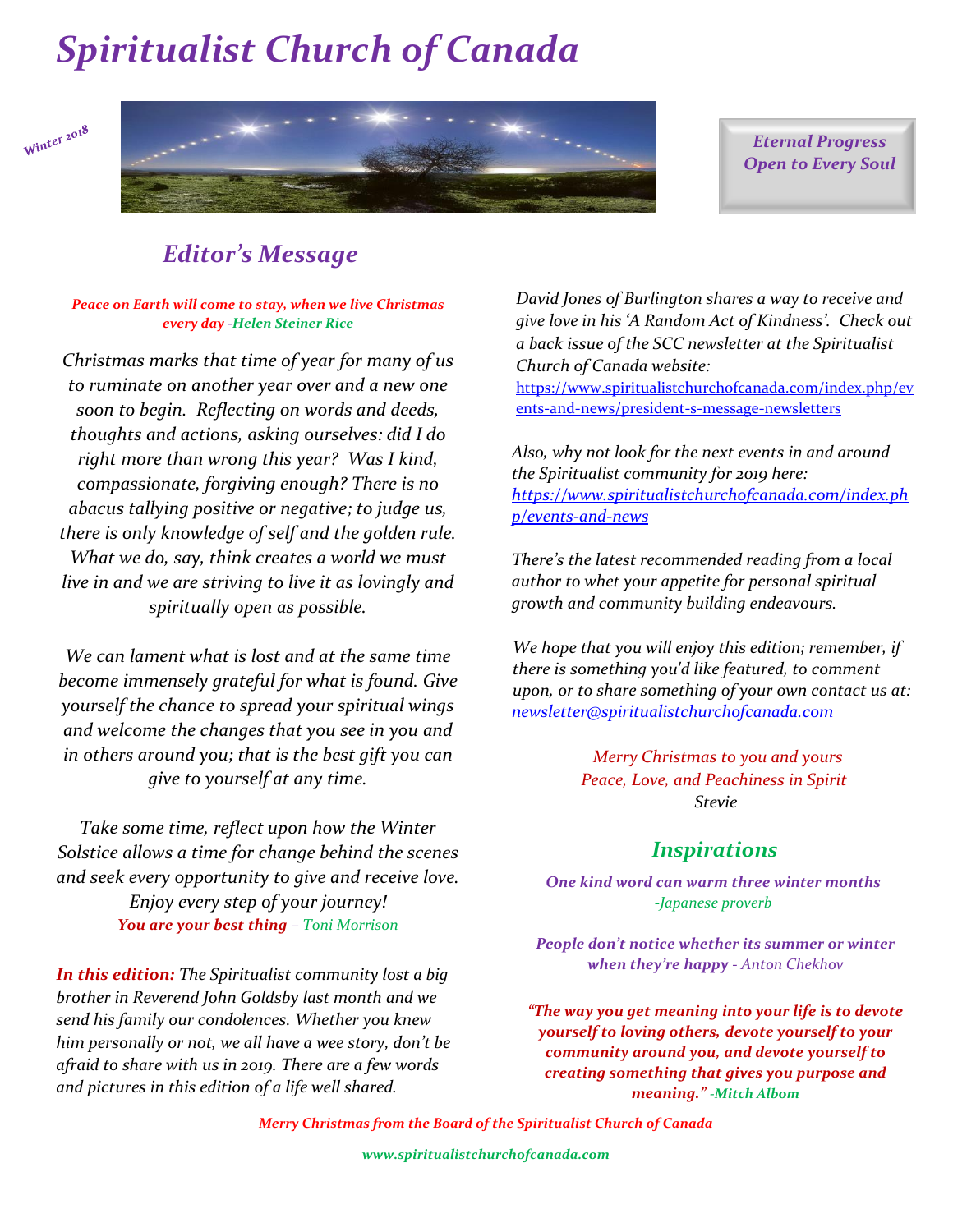Winter 2018



*Eternal Progress Open to Every Soul*

#### *A Random Act of Kindness David Jones*

*Having recently returned from a trip to San Miguel de Allende in Mexico; I commented to friends about how kind and considerate the people are in that community. I was very impressed, and just yesterday told some folks about it and how the people there are practicing 'Kindness to Others' in that magical environment.*

*Today in Burlington I took my car to a body shop to get an estimate on having a bumper repair on my car.*

*I told the owner of the shop about how back in the springtime I parked my car at McDonald's, then went for coffee and when I returned to my car noticed someone had hit my rear bumper cracking the inside support; and they drove away. I wanted to have it repaired before winter.*

*The owner of the shop had me drive the car into the shop and both he and another man worked on the bumper for about one hour and repaired it. If he had ordered a new part and replaced it the cost would be a few hundred dollars.*

*When I went to pay for the repair the owner said it was free, and I said, "I need to pay you", and he answered that he had not done his good deed for the day and this was his good deed. I was amazed and deeply appreciative.*

*It showed me that kindness to others can happen anywhere and it is important to pass it on.*



### *Spirit's Reading Corner SPIRITUALISM: A Way of Life Elizabeth Harris, 1995*

*Elizabeth Harris was a Spiritualist…full stop. She believed, she put her money where her mouth is so to speak, and she shared.*

*The book speaks of changes in herself and in Modern Spiritualism. From the preface, entitled 'Come share with Me', Elizabeth's beginning in Spiritualism, to the last chapter – Changing Times' Elizabeth shares Spiritualism's journey in our lives through creativity, love, healing flowing through 27 short chapters, essays really, that share the concepts of Spiritualism as known and how we can continue to grow ourselves by sharing daily.*

*She was a writer of some renown and I was chuffed to discover the book's dedication page included thanks to the Spiritualist Church of Canada for encouraging her to write this book.* 

*I was blessed to find this book in a used bookshop, I've been making great finds in since 1982. I share with you that gratitude and blessings.* 

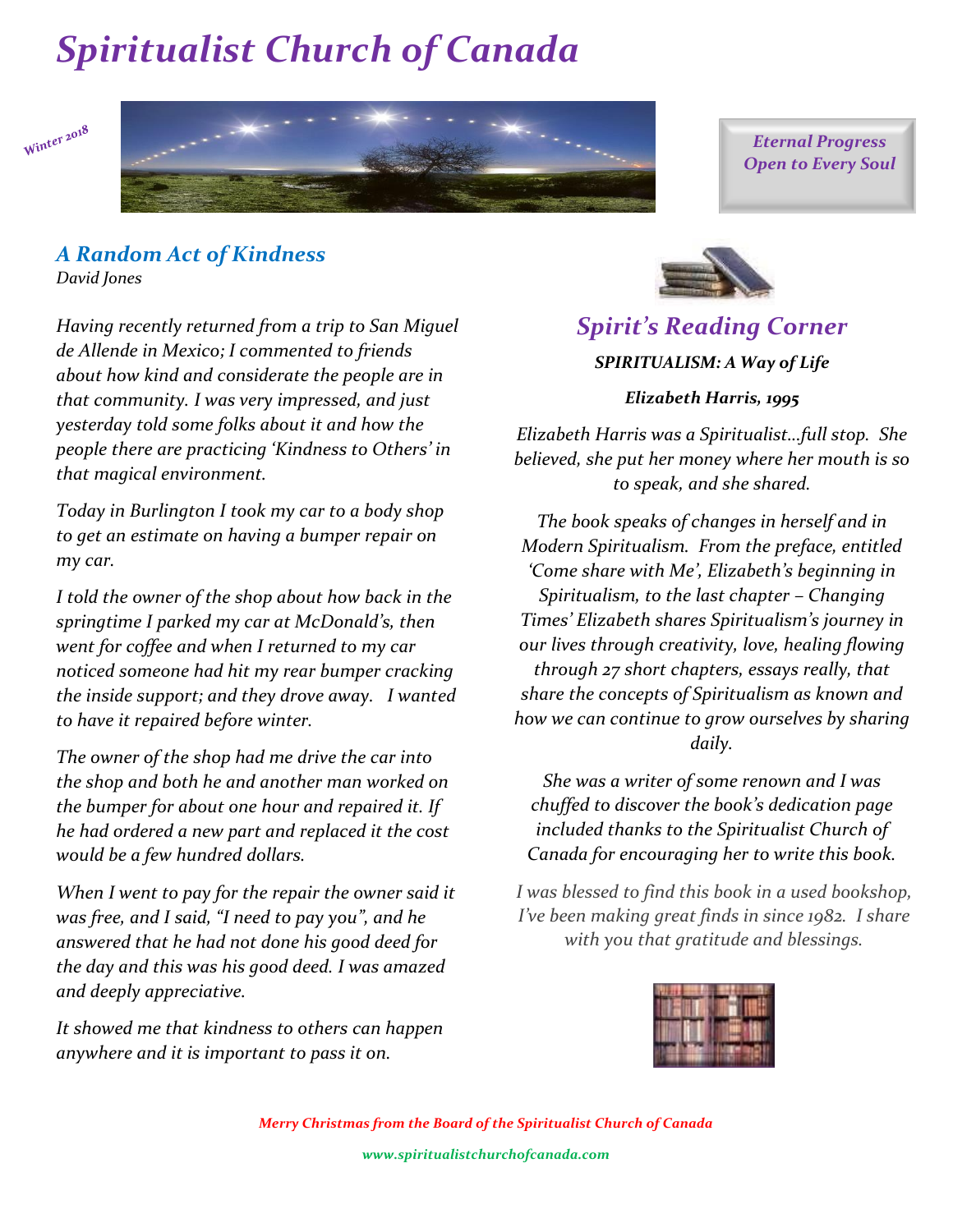

*Eternal Progress Open to Every Soul*

### *History of Spiritualism*

#### *January 21, 1854*

*Eusapia Palladino, an Italian Spiritualist physical medium born. She claimed to possess extraordinary powers such as levitating tables and communicating with the dead through her spirit guide John King, and other related supernatural phenomena.*

#### *20 February 1882*

*The formation of the Society for Psychical Research was formed with Professor Henry Sidgwick elected President and Rev. Stainton Moses as one of its Vice Presidents -History of Spiritualism, A C Doyle*

#### *February 25, 1923*

*Dr. Elwood Worcester, in a sermon entitled "The Allies of Religion,"\* delivered at St. Stephen's Church, Philadelphia, on, spoke of psychical research as the true friend of religion and a spiritual ally of man. -Journal of The American S.P.R.*

#### *16 March 1908*

*Archdeacon Colley had his first sitting with the Crewe Circle. He brought his own camera and recorded two visual phenomena*

#### *30 March 1873*

*Stainton Moses begins writing 'Spirit Teachings'. It is said to have been a band of spirits associated with his mediumship through them his body of teaching was communicated*

#### *TRIBUTE TO REVEREND JOHN GOLDSBY By Angie Alles*

*A Man who was a legend in the Spiritual world A Soul who connected and served He was destined for greatness, with His sunny disposition Full of love and joy, and true ambition He had volumes of stories, that He wanted to tell He told them with such enthusiasm, you were under His spell*

*He had a fascinating life, fit to be a bestselling book His charm was His smile and His positive outlook*

*Forget the rock legends and the popstars, John Goldsby was a lightworker superstar! His insight and messages were amazing by far His presence was golden, and angels touch He lived in the moment and loved so much Our lives are forever better, just for just knowing Him His light will always shine, never dim To all who knew him, He was someone great But to Sharon, He was so much more, He was Her soulmate*

*Every moment in His company was truly a blessing The way He connected with people, and spirits were unique and refreshing*

*His time on earth is done, He has moved on Although His physical has died, His spirit will never be gone*

*He was a Reverend, a Father, a Husband, a Medium and most of all, a Friend And the world love for Him will never end. Goodbye…Mr. Lily Dale*



*Merry Christmas from the Board of the Spiritualist Church of Canada* 

*www.spiritualistchurchofcanada.com*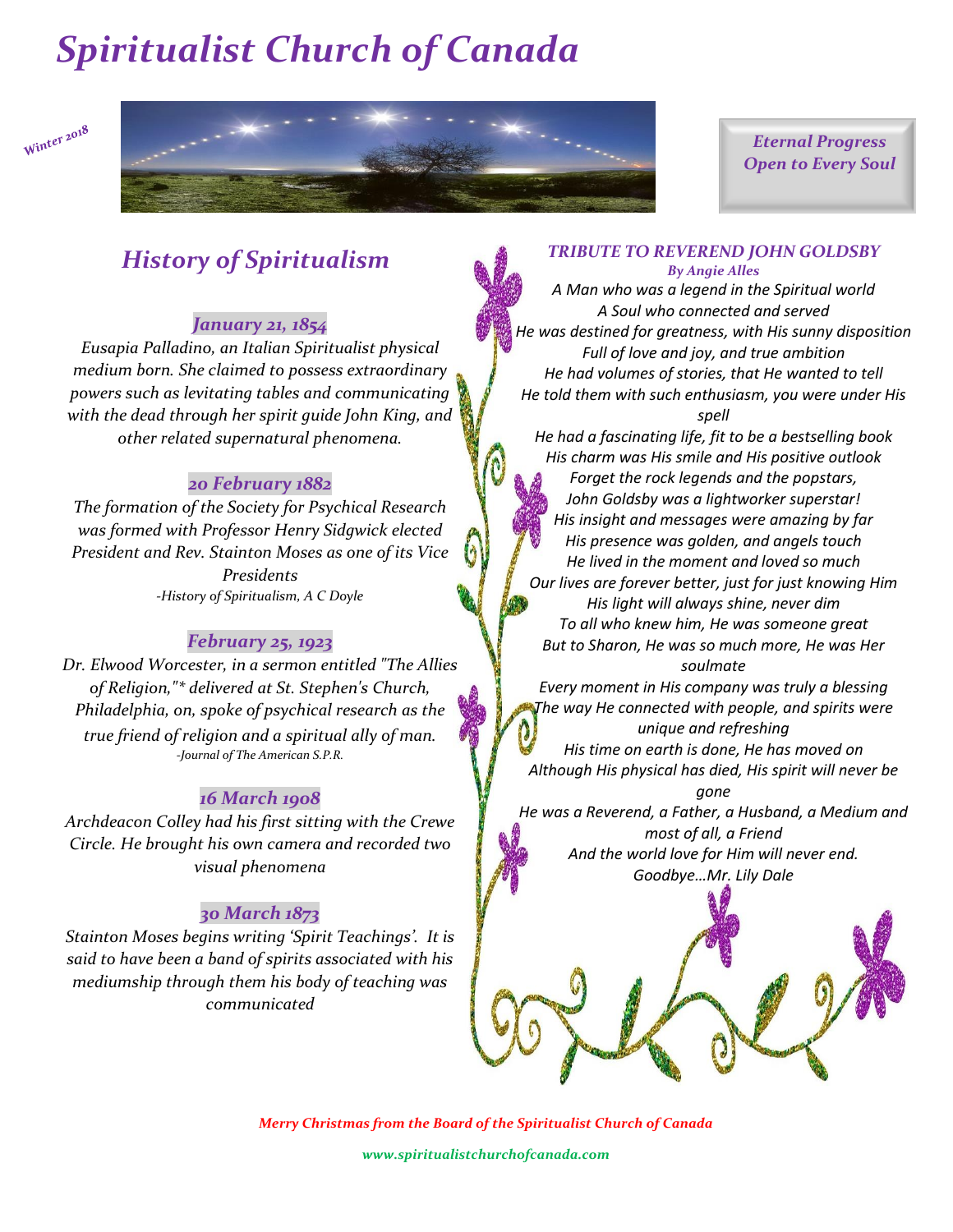Winter 2018



*Eternal Progress Open to Every Soul*

### *IN MEMORIAN Reverend John Goldsby*

*On Friday 16 November 2018, Reverend Goldsby made his transition in Barrie, Ontario. John was a wellrespected Spiritualist Medium for over 50 years.*

*His friend, David Jones said, 'There are many of us that have treasured memories of John's fun style of presenting his mediumship at various locations such as Lily Dale, NY and Springdale Spiritualist Church in Toronto. Still, others had the privilege of sitting in 'Circle' with John. His good work will live on.'*

*The following was written by Reverend Vivian Greene of the Spiritualist Society of Barrie, Tracie Oksman assisted.*

*John was born on 4th June, the only child of Arthur and Dorothy Goldsby in Napier, New Zealand. They emigrated from England on the same day and met by chance on the ship. It takes a long time to sail from England, so they had plenty of time to get to know each other and enjoy their shipboard romance; they married soon after their arrival in New Zealand.*

*They lived in New Zealand for about 10 years but decided to return to Britain when it was evident that as well as missing her mother, Dorothy was terrified of the earthquakes. This must have been her gifted abilities opening up because soon after they left, an earthquake wiped out Napier and it had to be rebuilt.*

*So, at the age of 8 or 9, the Goldsby family moved to Torquay, Devon. John's father was a keen gardener and opened a florist shop, where John often helped him out. Torquay was a very popular holiday destination so in order to bring in extra income, Dorothy rented out rooms running a bed and breakfast establishment.* 

*There were times that John had to sleep in the garden shed since his room had been rented out and this shed became a personal space to call his own.*

*John had a close relationship with his mother; she attended the local Spiritualist Church and sat in a circle on Saturdays, it is here that she first went into trance. This is not so surprising when we look at John's grandmother Annie Ashurst, who was a well-known medium and regularly read for some very wealthy people. And as most of us know, that gift carried on with John.*

*John's family immigrated to Quebec and settled in Chamblais, Quebec, (even though they did not speak a word of French) and eventually, they moved to London, Ontario, choosing London because it had a familiar name. It was in London that John met Rev. Ken Jackson whereupon they formed a close friendship.*

*One day while John sat in Circle he went into trance; from that point and without formal training, John started working as a medium. He worked in many different churches in Ontario and in Lily Dale. Eventually, someone said to him, "You've been doing this work long enough, it's time to get your papers and carry on the work"*

*It was at this time that John quit his job at St. Joseph's Hospital in Hamilton to become a full-time medium. He received his ordination at the Carlson Church in Buffalo with Rev. Wendling, who was at that time 93 years of age.*

*John was a guest on local radio stations and on television, including the Discovery Channel, which helped increase his visibility. He served in Lily Dale for more than 30 years and even became known as Mr. Lily Dale.*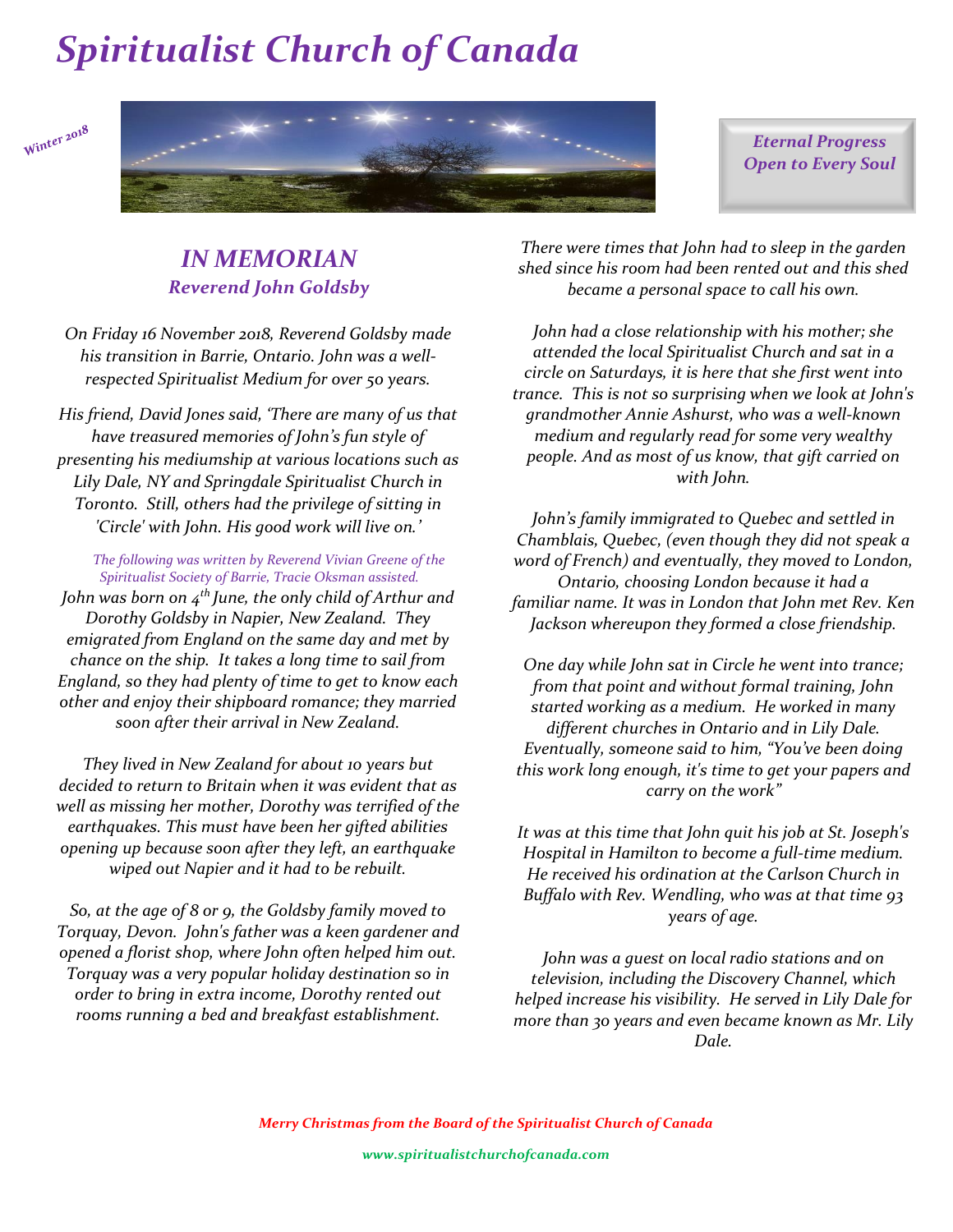



*Eternal Progress Open to Every Soul*

*During those early years in Lily Dale, John would do anything to make any and all events successful, this included directing traffic when there was a "big name" such as Deepak Chopra or Wayne Dyer onsite; in fact, John was Lily Dale's go-to guy.*

*During his time in Lily Dale, he was part of a committee that traveled conducting workshops, some as long as 5 days. He set the agenda for all auditoriums and filled in for workshops, essentially anywhere that he could be of help. All this led to the Canadian Weekend, which is held every year. Someone remarked one year when John did not attend, that it didn't feel like Canadian Weekend without 'Mr. Lily Dale'.* 

*A photograph of John Goldsby hangs in the local museum in Lily Dale to this day.*



*There came a day when John's driver was not available, and Rev. Judy Merrill asked Sharon to fill in. On the return trip John was very talkative and when they arrived at his door, he wouldn't get out of the car, he just kept talking and talking.* 

*Sharon was watching the time since she was expected at her mother's house for dinner. Finally, she decided to just take John with her, which became a regular Sunday event. Coincidentally, John and Sharon learned that they had been living pretty much the same lives, they went to the same markets, went on the same walks, attended the same church only separately, since they didn't know each other yet.*

*John wanted to repay Sharon for driving him to church, by asking her out for dinner, which she refused. But He didn't give up, he asked her again, and again, Sharon was not interested in dating at that time; especially with anyone as high profile in the community as John was but she finally caved! After agreeing to the dinner date, she realized that it was scheduled for Valentine's Day. Assuming John, being a man, would have forgotten what day it was, she was the one who actually made the reservations.*

*Sharon wanted to mark the occasion with something. She had found these beautiful creamy white coloured roses and decided to buy him a single rose. Imagine her surprise when John arrived on her doorstep, bringing with him a dozen of the exact same creamy white coloured rose.* 

*They started dating and later working together. On 11th June they were married at Springdale Church in Toronto, serving tea and cookies afterward to the guests. Following one ceremony up with another the same day, Sharon was ordained by Rev. Doreen Bauld; many loved ones were able to witness another important event in Sharon's life. A reception followed after in the backyard of their home and as Sharon says, "The rest is history". John and Sharon's love started out the exact same way as it ended... with Sharon driving John around.*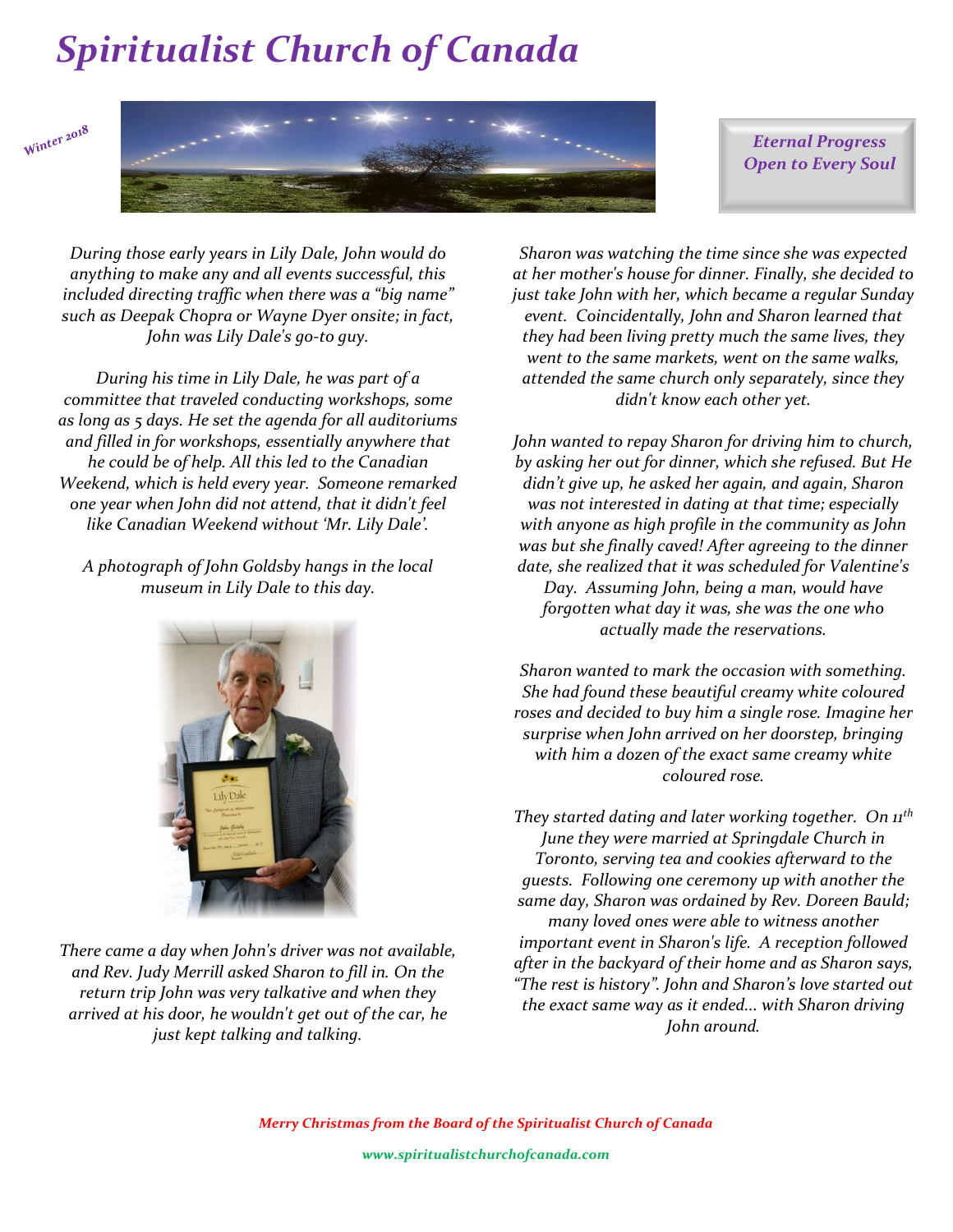



#### *Eternal Progress Open to Every Soul*



*Reverends John and Sharon Goldsby*



*Rev. Angie Morra and Rev. Goldsby Rev. Bev Monoogian & Rev. Goldsby*



*Rev. John Goldsby and Angie Alles*



 *Rev. Mary Schamehorn & Rev. John Goldsby*



 *Tori Pettit, Rev. John Goldsby, Brecht Saelens*

*We love you John! We thank you for all you have done for Spiritualism, sharing with us what it means to be a Spiritualist.*

*All endings are also beginnings. We just don't know it at the time." Mitch Albom*